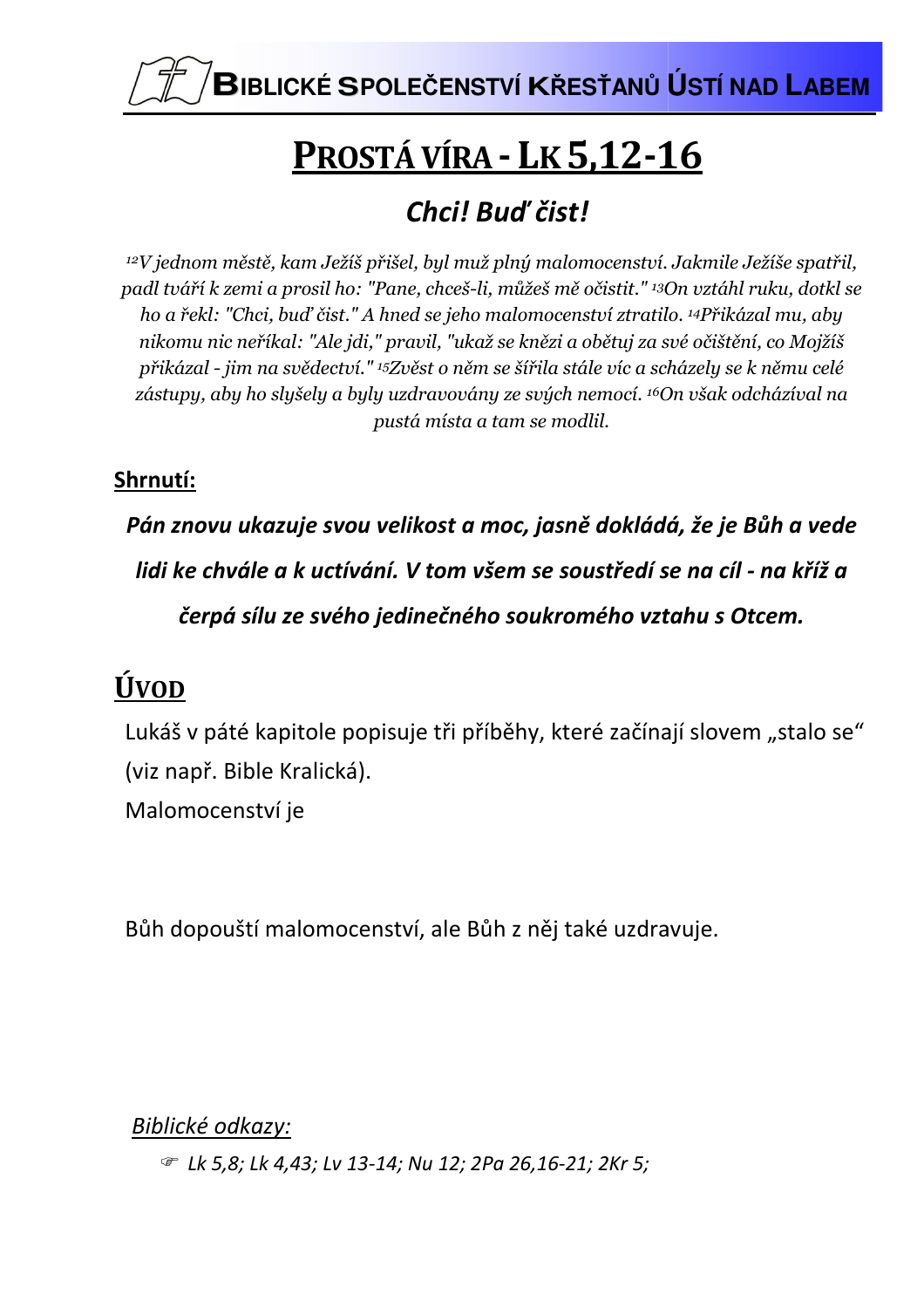#### $\mathbf 1$ . MALOMOCNÝ PŘICHÁZÍ K JEŽÍŠI S VÍROU (V. 12)

Petr viděl veliké věci Boží a věřil.

Malomocný věřil a přichází k Pánu s uctíváním.

Skrze víru jsme spaseni, ve víře žijeme a naše víra v Pána má být viditelná na našich životech.

### Biblické odkazy:

Mk 9,22-24; Sk 16,31

#### $2 -$ JEŽÍŠ ODHALUJE BOŽÍ SRDCE (V. 13)

Ježíš ukazuje na tři věci z Božího nitra:

- 1. Soucit natahuje ruku a dotýká se malomocného
- 2. Vláda ležíš CHCEL

Potřebujeme dobře vědět, co Bůh chce

Nestačí to jenom vědět, musíme podle toho JEDNAT

3. Moc - Ježíš očišťuje tohoto člověka - jednoduše a prostě.

Biblické odkazy:

- ☞ Mk 1,41; Mt 8,3
- BŮH CHCE: Ž 115.3: Ž 135.6: Dn 4.14 (4.22.29: 5.21): Jr 29.11: Ž 14.2: Dt 29.12: Iz 30,18; Iz 55,11; Jr 33,3; Oz 6,6; J 5,21; Sk 9,17; Sk 22,21; Ř 2,4;Ef 3,10; 1Tm  $2,3-4; 2Pt 3,9$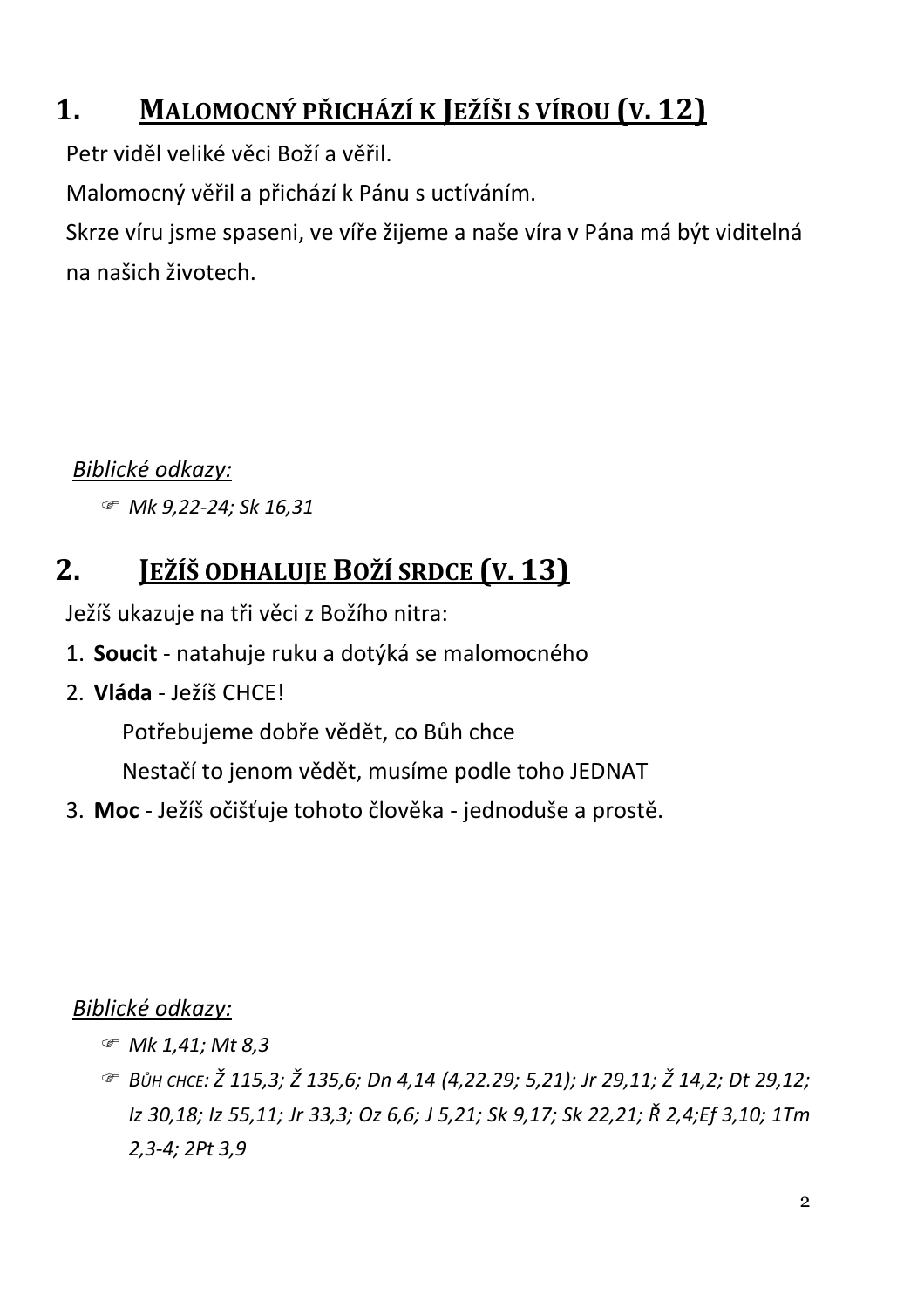#### **JEŽÍŠ SE SOUSTŘEDÍ NA PRIORITY (V. 14-16)** 3.

Ježíš chce, aby očištěný člověk vydal svědectví před knězem.

Ježíš se nesoustředí na potřeby zástupu kolem sebe (ačkoliv je naplňuje a stará se o lidi), ale soustředí se na svůj vztah s nebeským Otcem. Chce naplnit vůli Otce a tou byl KŘÍŽ!

Biblické odkazy:

☞ 2K 12,7-9; Ef 2,8; Mk 1,45; Lk 4,42; Mk 1,35

### ZÁVĚR

Podstatný pro náš vztah s Bohem je postoj pokory a víra, která se projevuje uctíváním Pána.

Udělej prioritu ze svého vztahu s Bohem a dostaneš společenství Božího lidu i službu lidem kolem sebe! Udělej prioritu z lidí kolem sebe a nakonec přijdeš o vztah s Bohem i o společenství s lidmi!